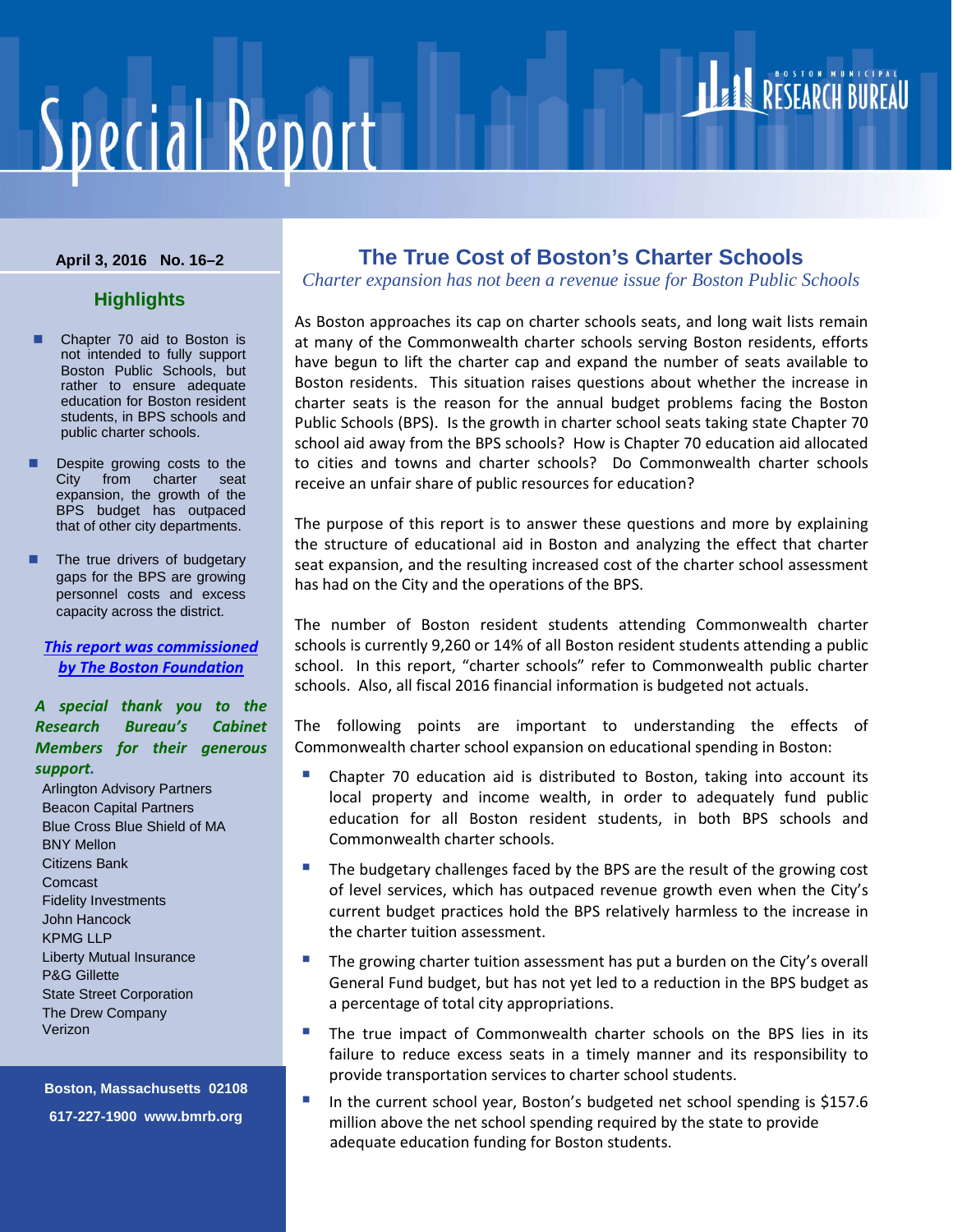# **History of Boston Charter Schools**

Commonwealth charter schools first opened their doors in Boston in 1995, with four schools enrolling 785 students. These schools were first authorized as part of the state's Education Reform Act of 1993, which allowed the creation of 25 charter schools. By 2000 this cap was increased to allow 120 charter schools, for which tuition could represent no more than 9% of a district's net school spending (a measure of a city or town's education-based expenditures, including spending on both in-district schools and Commonwealth charter schools). Since then charter schools have grown in popularity in Boston with students vying for a limited number of seats.

By 2010, demand for charter seats among Boston residents, combined with the national education reform environment and a ballot question seeking to increase access to charter schools, led to the passage of The Achievement Gap Act (Ch.12, Acts of 2010). The Act, approved in response to the Federal Race to the Top competition, allows the state to grant more charter schools, up to 18% of net school spending, for school districts in the lowest 20% of statewide performance. Boston's charter spending as a percent of net school spending is allowed to increase one percentage point per year until it reaches 18% in fiscal 2017. Boston also operates six Horace Mann in-district charter schools, which are BPS schools with charter school flexibilities that operate within the BPS budget with varying levels of fidelity to the Boston Teacher Union (BTU) contract.

In 2013, the Research Bureau [reported](http://bmrb.org/wp-content/searchable/SR135CHARTERFINAL.pdf) that Boston had effectively reached its Commonwealth charter seat cap through 2017. Boston's maximum charter seat cap was set at 11,132, based on a Department of Elementary and Secondary Education (DESE) net school spending and charter tuition projection analysis released in April 2013. However, since then the growth in net school spending has increased the number of seats allowed under the cap. In February, DESE increased the number of seats authorized for Boston to 11,915, which will be filled

with students as charter schools expand over the next few school years This number will be adjusted in April when DESE will release more accurate projections in preparation for the upcoming school year.

Boston area charter schools are widely considered to be the best in the country. A [2013 study](http://credo.stanford.edu/documents/MAReportFinal.pdf) by Stanford University's Center for Research on Education outcomes (CREDO) found that Boston charter schools outperformed Boston area public schools as well as charter schools in other urban districts. The study also found "the advantage in learning in Boston charter schools equates to more than twelve months of additional learning in reading and thirteen months more progress in math." As a result of the quality of charter schools, the Department of Elementary and Secondary Education currently estimates there are about 34,000 students on charter school [wait lists](http://www.doe.mass.edu/news/news.aspx?id=21469) across the state. This total also includes students on wait lists for in-district Horace Mann charter schools.

There are presently three main efforts underway to raise or eliminate the charter school cap. Prominent Boston lawyers have filed a suit on behalf of five Boston students who were not accepted by charter schools, stating that the charter cap unfairly denies their constitutional right to an adequate education. Another push is being made through a ballot question in the 2016 election to allow for the creation of up to 12 charter schools per year. These seats would not be subject to the funding cap and priority would be given to underperforming districts such as Boston. Finally, there are various bills being introduced in the legislature to raise charter caps and provide other education reform tools in the lowest performing school districts. As the state debates lifting the cap, it is crucial to fully understand charter school financing and the impact of charter expansion on funding for the BPS.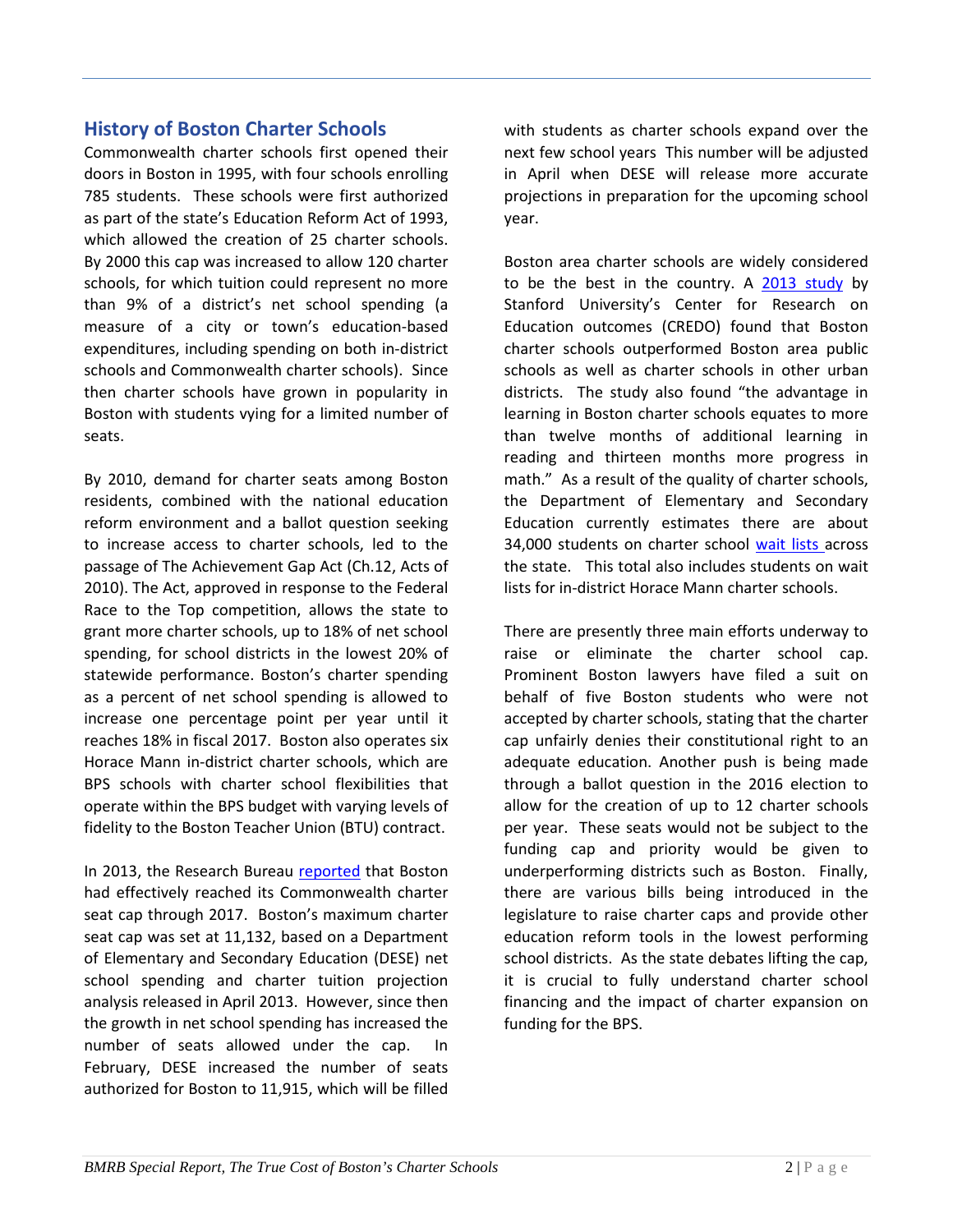# **Education Financing in Massachusetts**

The key to understanding charter school financing is to understand how Chapter 70 funds for education are allocated to school districts across the state, and the intended purpose of these funds.

One of the goals of Chapter 70 aid is to promote fiscal equity across school districts, so that adequate education is provided to all students irrespective of the wealth of their home district. In order to do this, the state determines a required local contribution, which calculates how much of the foundation budget will be funded by a district's own resources and how much will be funded through state Chapter 70 aid.

The state allocation of local aid for education for each school district is based on the "foundation budget" as established by the Education Reform Act of 1993. Under this Act, the state calculates the needs of each district's students, or "foundation enrollment," in order to calculate a "foundation budget" that represents what the state has deemed the threshold to adequately educate the district's student population.

The state next examines the wealth of a community to determine its ability to fund its foundation budget from own-source revenues. After that determination of local contribution, the state calculates its legal obligation to provide additional aid to a district to reach foundation level, known as "foundation aid." After establishing the foundation aid level, the state determines the actual Chapter 70 aid total based on both foundation aid and other elements such as an annual minimum per pupil increase.

**Foundation Enrollment –** The foundation enrollment comprises all students for whom a district is financially responsible as of October  $1<sup>st</sup>$  of each fiscal year. This includes BPS students and resident students attending Commonwealth charter schools, as well as students attending other districts through school choice or special education schools outside of the district. This total does not include Boston resident students attending METCO, private or parochial schools. For the 2015-2016 school year, the BPS has a foundation enrollment of 64,196 students, a number that includes 9,260 students attending Boston charter schools.

**Foundation Budget –** School districts submit student specific data to the state, which allows the state to determine the student needs of each district. The state determines foundation budget base rates for 10 student categories that take into account grade level, vocational programs, and English Language status. The budget also includes additional increments to account for special populations such as low-income and special education students. Special education enrollment is based on an assumed percentage, not an actual head count that is used with all other student groups. The base rates for each student category are established using assumed expenditures needed to provide an adequate education across 11 different spending categorizes, such as administration, staffing needs, and employee benefits.

Using the base rates, DESE calculates a total foundation budget for each community. In the 2015-2016 school year, Boston has a foundation budget of \$805.6 million, which is the baseline funding for adequate education for all Boston resident students including all those attending a BPS or Commonwealth Charter school.

**Required Local Contributions –** Since 2007, the required local contribution has been calculated based on the aggregate wealth of a community, taking into account both aggregate property values and aggregate personal income. Due to Boston's high aggregate property value (\$110.8 billion) and aggregate personal income (\$25.3 billion), Boston is considered a wealthy district and has a target aid share under the formula of 17.5%, the lowest amount allowed by law, a distinction shared by 41% of districts statewide. Boston's targeted local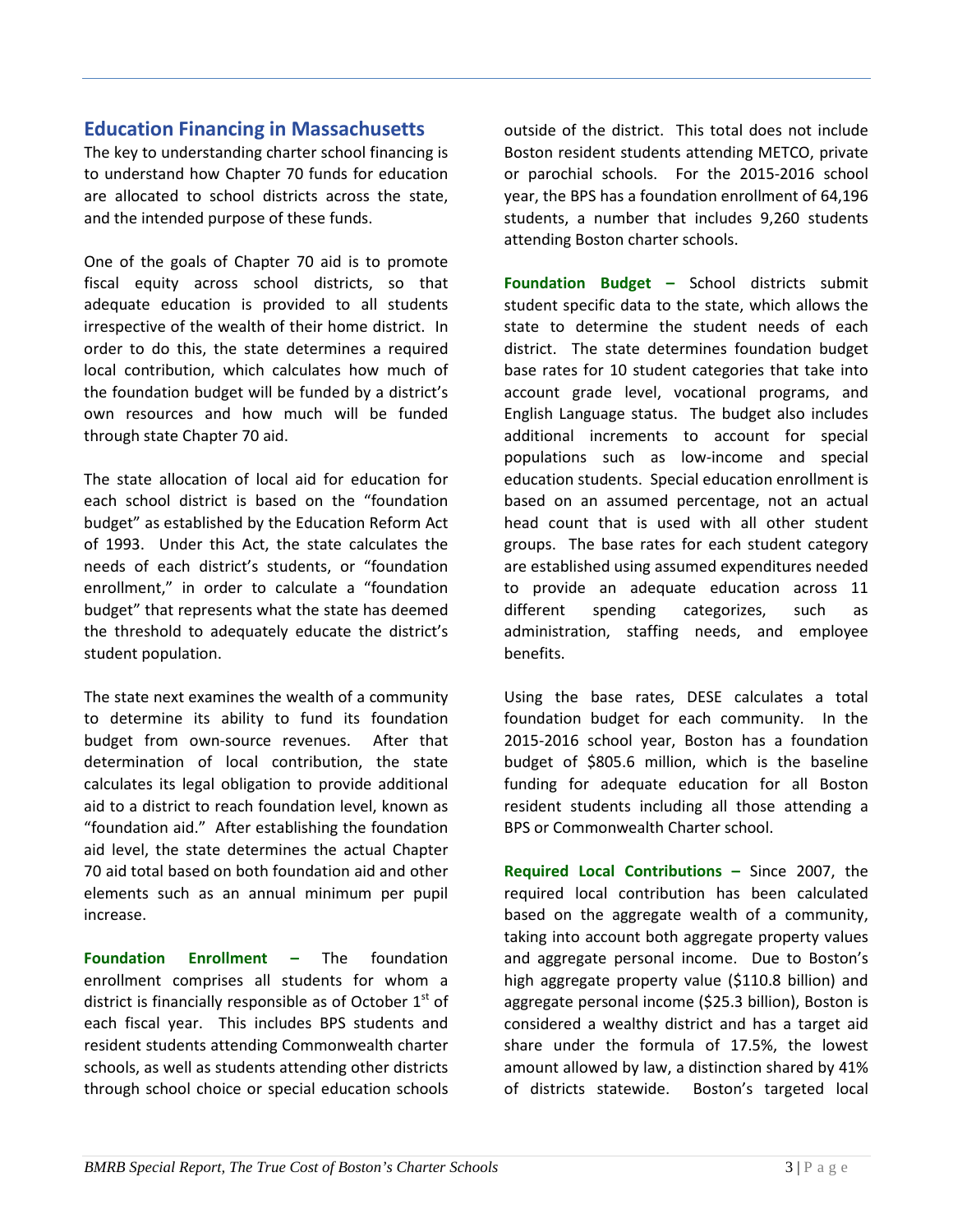contribution for fiscal 2016 is \$664.6 million, 82.5% of the foundation budget. However, the required local contribution is calculated by taking the previous year's contribution (\$627.5 million) and increasing it by a "revenue growth factor" (4.77%) set by the Department of Revenue. In fiscal 2016 Boston's required local contribution is \$657.4 million. When a district's required contribution, as calculated and adjusted by the revenue growth factor, is significantly above or below their targeted contribution additional, adjustments are made to a community's contribution. In fiscal 2016 this did not affect Boston.

**Actual Chapter 70 Aid –** The difference between the required local contribution and the foundation budget is supported by "foundation aid," which is the core element of the Chapter 70 aid program. In fiscal 2016, foundation aid is 69.7% of Boston's Chapter 70 aid revenue. Boston has not been eligible for increases in Chapter 70 though foundation aid since its prior year Chapter 70 aid is already greater than the difference between its foundation budget and the required local contribution. However, due to the presence of "base aid," meaning no district is allowed to receive less in Chapter 70 aid than the previous year's distribution, and the common distribution of per pupil minimum aid increases, Boston has received small increases in Chapter 70 aid. As a result, while Boston's foundation Chapter 70 aid requirement was \$148.2 million, actual Chapter 70 aid was \$212.6 million in fiscal 2016.

**Net School Spending (NSS) –** Required net school spending is the combination of total Chapter 70 aid and the required local contribution. If a district does not meet its required net school spending, it may be penalized with reduced Chapter 70 aid. Many districts, including Boston, spend above the required level. This total is referred to as "actual net school spending." As seen in Table 1, in fiscal 2016, Boston's budgeted (actual) net school spending is \$157.6 million above the required net school spending for the current school year.

Actual net school spending is a key factor in charter expansion. In Boston, charter tuition may represent 18% of actual net school spending, meaning that as the amount Boston spends on education increases, the number of charter seats authorized for Boston will increase as well.

| <b>FY16 Net School Spending (NSS)</b>    |                 |  |  |
|------------------------------------------|-----------------|--|--|
|                                          | <b>FY16</b>     |  |  |
| Enrollment (BPS and Charter)             | 64,196          |  |  |
| <b>Foundation Budget</b>                 | \$805,600,563   |  |  |
| <b>Required District</b><br>Contribution | \$657.393.838   |  |  |
|                                          |                 |  |  |
| Chapter 70 Aid                           | \$212.596.335   |  |  |
| <b>Required NSS</b>                      | \$869,990,173   |  |  |
| Budgeted (Actual)<br>NSS                 | \$1.027.548.133 |  |  |
| <b>Budget over Required NSS</b>          | \$157.557.960   |  |  |

# Table 1

#### **Commonwealth Charter vs. BPS Funding**

The foundation budget and Chapter 70 aid calculations do not factor in where the students attend a public school; it simply calculates a total level of spending needed for all students for whom Boston is fiscally responsible, including BPS and charter school students. However, resources are allocated to these two systems through different mechanisms. A Commonwealth charter school relies on the charter tuition assessment for all of its general operating revenue, while the BPS relies on an appropriation from the City of Boston for its General Fund revenue.

**Boston Public Schools Funding –** The Boston Public Schools is a revenue dependent district, meaning that its entire General Fund budget is supported by an annual appropriation from the City. The funding sources for the City's appropriation are Chapter 70 aid and the City's own-source revenues. The trend over the past eighteen years, from fiscal 1998 to fiscal 2016, has been that the BPS annual budget is built on receiving an appropriation based on approximately 35% of the City's total General Fund expenditures, despite a shift of resident students to charter schools. As seen in Table 2, the BPS budget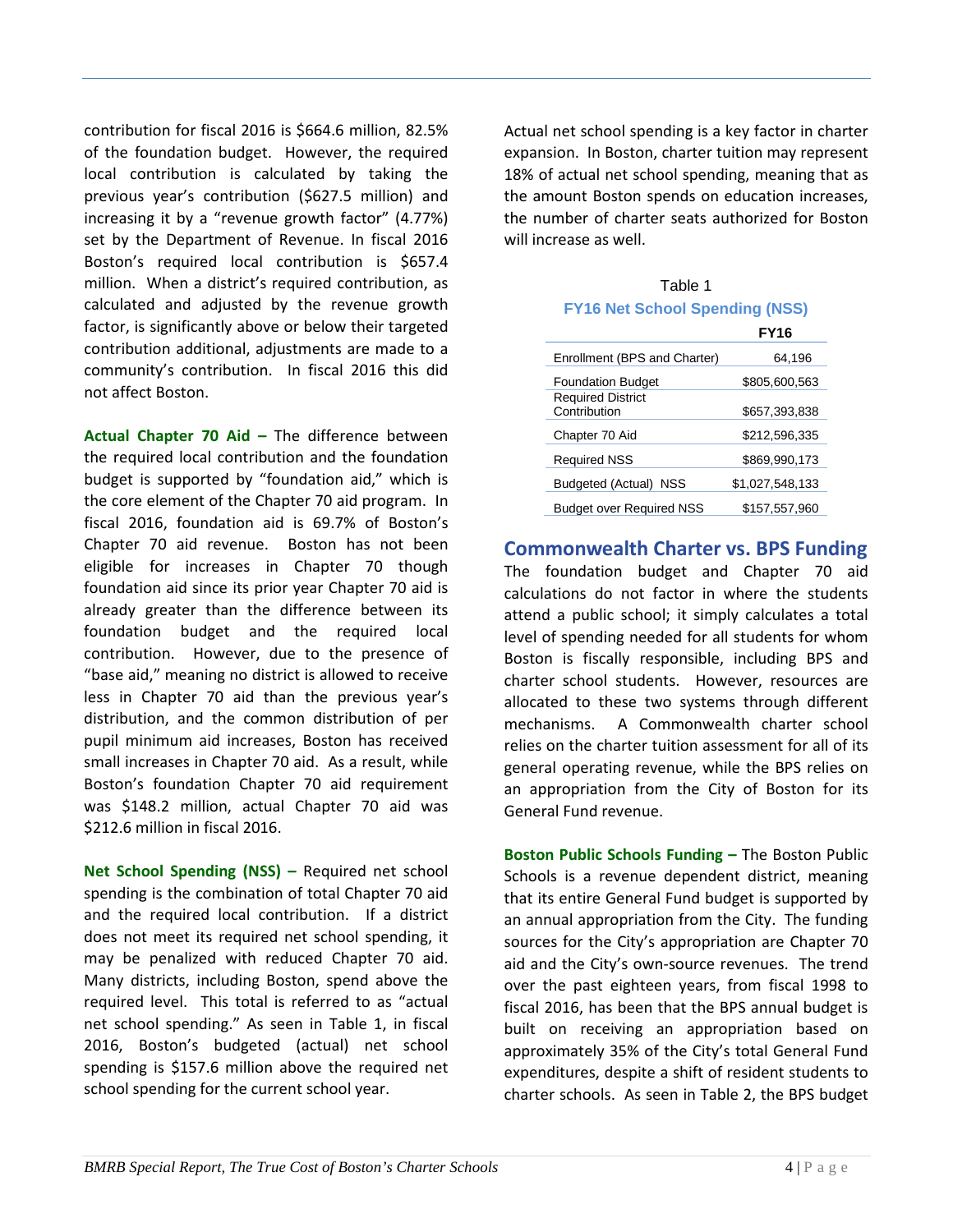has grown every year since fiscal 2011, despite a sharp increase in the charter tuition assessment over this period.

# Table 2 **BPS Budget FY11-FY16**

\$ in Millions

| <b>Fiscal</b><br>Year | <b>BPS</b><br><b>Expenditures</b> | Change<br>over Prior<br>Year | %<br>Change |
|-----------------------|-----------------------------------|------------------------------|-------------|
| <b>FY11</b>           | \$821.4                           | \$3.6                        | 0.4%        |
| FY12                  | \$831.3                           | \$10.0                       | 1.2%        |
| FY13                  | \$881.2                           | \$49.9                       | 6.0%        |
| <b>FY14</b>           | \$937.9                           | \$56.7                       | 6.4%        |
| <b>FY15</b>           | \$974.9                           | \$37.0                       | 3.9%        |
| FY16                  | \$1.013.5                         | \$38.6                       | 4.0%        |

**Commonwealth Charter School Funding –** Charter schools are funded through the charter tuition assessment. The charter school formula calculates each charter school's foundation budget per pupil tuition rate based on the foundation budget for the Boston resident students attending a charter school. This assessment is then increased by the amount the City is spending in support of education over the foundation budget. Together, with an

additional \$893 per pupil for facilities, this amount is due from Boston for the education of its students who are attending a charter school and is paid by the City in the form of a state assessment.

The charter tuition assessment is deducted from state aid flowing to Boston. The assessment represents a diversion of state school aid from Boston to the charter schools representing the full tuition for a student under the Chapter 70 formula, including both the state and local shares. The charter per-pupil rate is intended to reflect district funding for BPS students based on three components: 1) the charter school foundation budget, whose components are no different than the district's 2) a percentage representing the City's per-pupil spending beyond the foundation budget; and 3) a component reflecting a facilities spending rate (facilities spending is not a part of the Chapter 70 formula).

The Chapter 70 formula ensures that Boston students, in aggregate, are receiving their fair share of state aid towards education. However, as an accounting matter, state aid is used to pay 100% of the tuition of charter students. Therefore, larger portions of this state education funding are being



\*Includes Charter Assessment as well as smaller assessments for Special Education and School Choice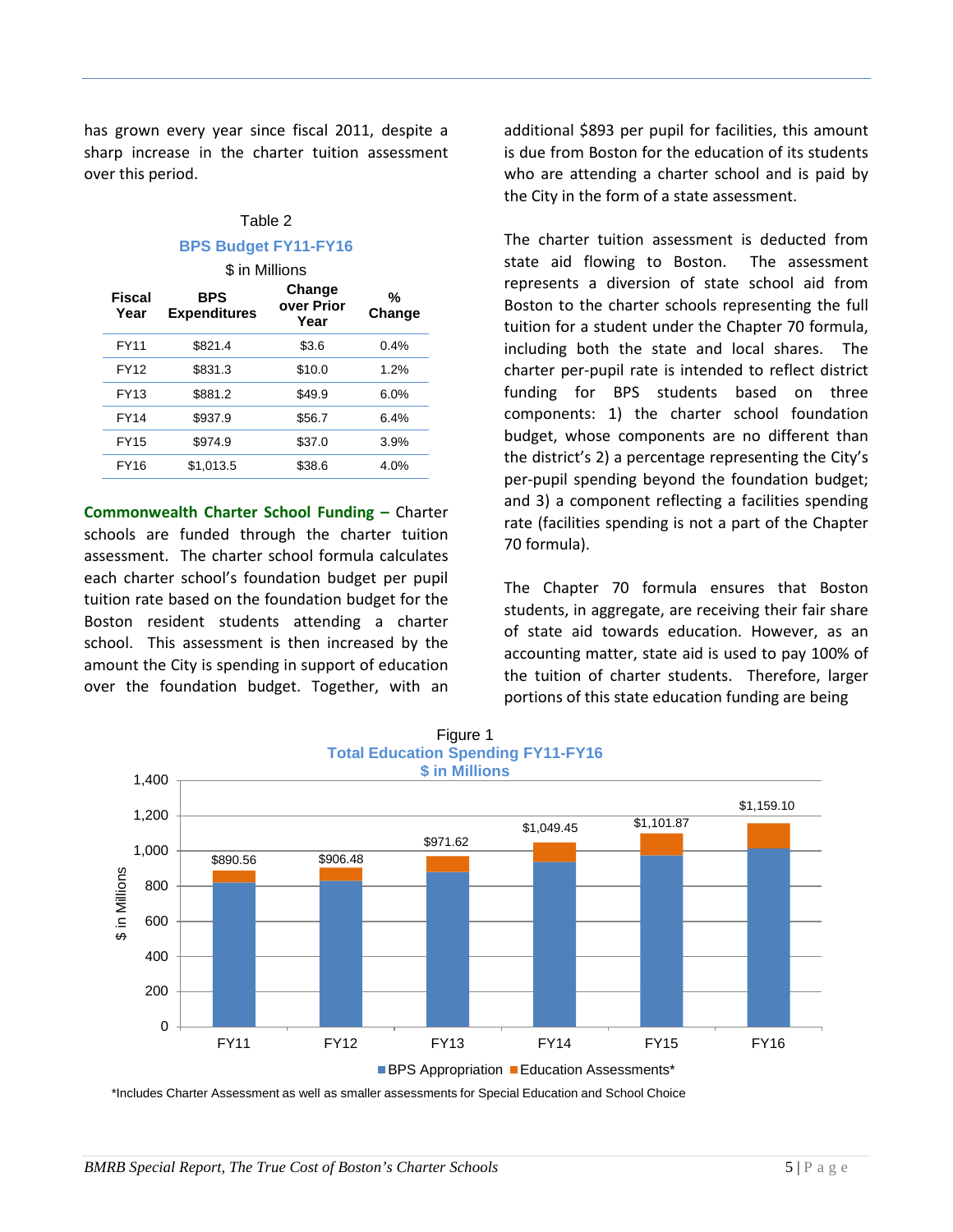delivered to Commonwealth charter schools than the BPS, which relies more heavily on City funds than Chapter 70 aid.

The growth of charter spending rapidly outpaces the growth in BPS spending, due to the expanding share of Boston students attending charter schools. Any increase in the charter cap will likely result in a smaller share of Boston residents attending BPS schools. From fiscal 2011 through the current fiscal 2016 budget, the charter assessment has grown by \$76.1 million or 111.4%, compared to BPS budget growth of \$192.1 million or 23.4%. Charter enrollment over that same period has grown by 3,987 students or 75.6%, while BPS enrollment has decreased by 343 students or 0.6%.

#### **Financial Impact**

The perception exists that the BPS has been negatively affected by the expanding charter tuition assessment. However, as explained previously, the BPS expenditures have grown consistently despite growing charter costs due to the City's budget practice that holds the BPS relatively harmless from the loss of General Fund revenue. As a result there is no direct financial impact on the Boston Public Schools budget, though there are indirect impacts that will be discussed later in this report.

#### Table 3

#### **General Fund vs. BPS Budget**

\$ in Millions

| Fiscal<br>Year | <b>BPS</b><br><b>Budget</b> | General<br>Fund<br>(GF) | <b>BPS</b> as<br>% of<br>GF |
|----------------|-----------------------------|-------------------------|-----------------------------|
| <b>FY11</b>    | \$821.4                     | $$2.341.8*$             | 35.1%                       |
| FY12           | \$831.3                     | \$2.402.4               | 34.6%                       |
| FY13           | \$881.2                     | \$2.496.1               | 35.3%                       |
| <b>FY14</b>    | \$937.9                     | \$2.644.9               | 35.5%                       |
| <b>FY15</b>    | \$974.9                     | \$2.773.1               | 35.2%                       |
| FY16           | \$1.013.5                   | \$2.857.1               | 35.5%                       |

\*Net one-time pension payment of \$82 million

**City Covers Tuition Loss** – The rapid growth of Boston's charter school tuition assessment in combination with the trend of funding the BPS at 35% of General Fund expenditures, has reduced funding for other city departments. It is important to differentiate between the BPS budget and the impact of growing charter tuition assessment on the City's overall General Fund budget. To date, the City has treated the charter tuition assessment as a state assessment, a separate line item in the City's budget. Increases in this assessment have not been tied to any direct decrease in the BPS appropriation. Rather the increase in the charter tuition assessment has reduced the available state aid for city operations and that loss has been spread across other departments.

#### Table 4

#### **Departmental Expenditures, FY11-FY16**

\$ in Millions

| Fiscal<br>Year             | BPS*     | <b>Public</b><br><b>Safety</b> | All other<br><b>Departments</b> |
|----------------------------|----------|--------------------------------|---------------------------------|
| FY11                       | \$737.39 | \$453.8                        | \$398.98                        |
| <b>FY12</b>                | 744.70   | 469.98                         | 391.37                          |
| FY13                       | 782.84   | 479.85                         | 413.45                          |
| <b>FY14</b>                | 840.88   | 521.88                         | 429.58                          |
| <b>FY15</b>                | 876.08   | 548.55                         | 454.22                          |
| FY16                       | 921.10   | 537.23                         | 449.72                          |
| <b>FY11-FY16</b><br>Change | \$183.71 | \$83.43                        | \$50.73                         |
| % Change                   | 24.9%    | 18.4%                          | 12.7%                           |

\*Net of health insurance costs

From fiscal 2011 to fiscal 2016, School Department General Fund spending, less health insurance (which is not include in any other departmental budget), increased by \$183.7 million or 24.9%, while the charter school assessment has increased by \$76.1 million or 111.4%. Over this same period, the spending on public safety (Police and Fire) increased by \$83.4 million or 18.4%, but all other departments experienced an aggregate increase of only \$50.7 million or 12.7%, showing the majority of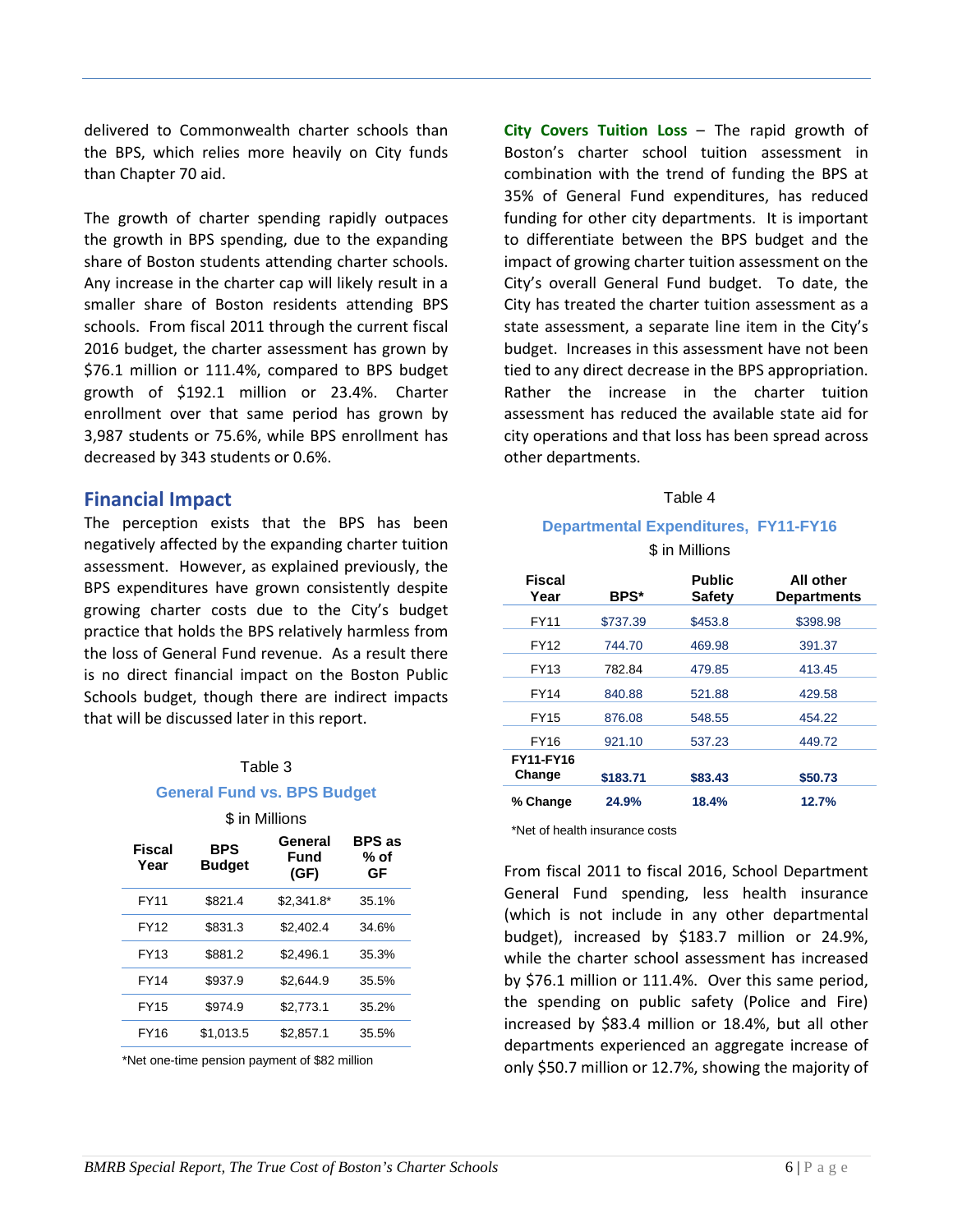the financial impact of charter expansion has been felt more by the City's other departments.

**Charter Tuition Reimbursement –** To help mitigate the impact of the loss of students to charter schools and give time to right-size the district, the state designed a reimbursement mechanism which returns to the City 100% of the increased tuition payments in the first year in which they occur and 25% of this amount in each of the next five years. As a result, over six years, the City will be owed 225% of the tuition paid for a student attending a charter school. This amount is above the state aid originally received for theses students through the Chapter 70 formula.

In addition to the tuition reimbursement, the formula also calls for full reimbursement of the facilities aspect of the charter tuition assessment, which is intended to support charter school facilities as charter schools are not eligible for Massachusetts School Building Authority funds.

| Table 5                        |  |  |
|--------------------------------|--|--|
| "Net Chapter 70" Aid FY11-FY16 |  |  |

| \$ in millions           |             |             |                                       |             |
|--------------------------|-------------|-------------|---------------------------------------|-------------|
| <b>Account</b>           | <b>FY11</b> | <b>FY16</b> | Change<br><b>FY11-</b><br><b>FY16</b> | %<br>Change |
|                          |             |             |                                       |             |
| Ch. 70 Aid               | \$204.32    | \$212.60    | \$8.28                                | 4.1%        |
| Charter<br>Assessment    | (\$68.29)   | (\$144.37)  | (\$76.08)                             | 111.4%      |
|                          |             |             |                                       |             |
| Charter<br>Reimbursement | \$13.24     | \$24.97     | \$11.73                               | 88.6%       |
| <b>Net Ch. 70</b>        | \$149.26    | \$93.19     | (\$56.07)                             | $-37.6%$    |

The charter reimbursement is subject to appropriation, and from fiscal 2005 to fiscal 2012, the Commonwealth appropriated 100% of its obligation. The state paid 96.8% of its obligation to Boston in fiscal 2013 and 97.9% in fiscal 2014. However, in fiscal 2015 only 63.5% of Boston's obligation was funded, which represented a revenue loss of \$12.2 million for the City. The

current fiscal 2016 state budget only provides funding for the first year of the reimbursement formula and is short \$16.2 million. As a result, over the last two years, the City has had a total shortfall of \$28.3 million in charter reimbursements.

The Governor's proposed budget for fiscal 2017 includes changes to the charter reimbursement formula, which partially reimburse municipalities for tuition lost to charter schools. The plan reduces the reimbursement formula from six years to three years, with full reimbursements for tuition lost in the first year, 50% in year two, and 25% in year three. Year two and year three reimbursements would be limited to districts, like Boston, that send more than 9% of net school spending to charter schools. By reducing the statewide obligation, it is likely the City will receive more than it receives under the current formula, which calls for six years of reimbursements, but provides actual funding for only the first year of reimbursements in FY16.

**Net Chapter 70 Aid –** The concept of "net Chapter 70 aid," which combines Chapter 70 aid with the charter tuition assessment and the charter school reimbursement, has become a common measure in the debate surrounding the expansion of charter seats for Boston resident students. However, since the City's budget practice has kept the BPS budget at a constant percentage of expenditures, the decline in "net Chapter 70" has not had a direct impact on the BPS appropriation. Rather, "net Chapter 70" has declined as a percentage of the BPS budget as more Chapter 70 funds are diverted to charter schools and the City allocates increased own-source revenues to the BPS.

In fiscal 2016, "net Chapter 70" aid available for operations totaled \$93.2 million, which represents 43.8% of the total Chapter 70 aid received by Boston of \$212.6 million. The balance of \$119.4 million is distributed to Commonwealth charter schools attended by Boston resident students. However, as noted, Boston appropriates \$157.6 million over the required amount for the BPS. Thus,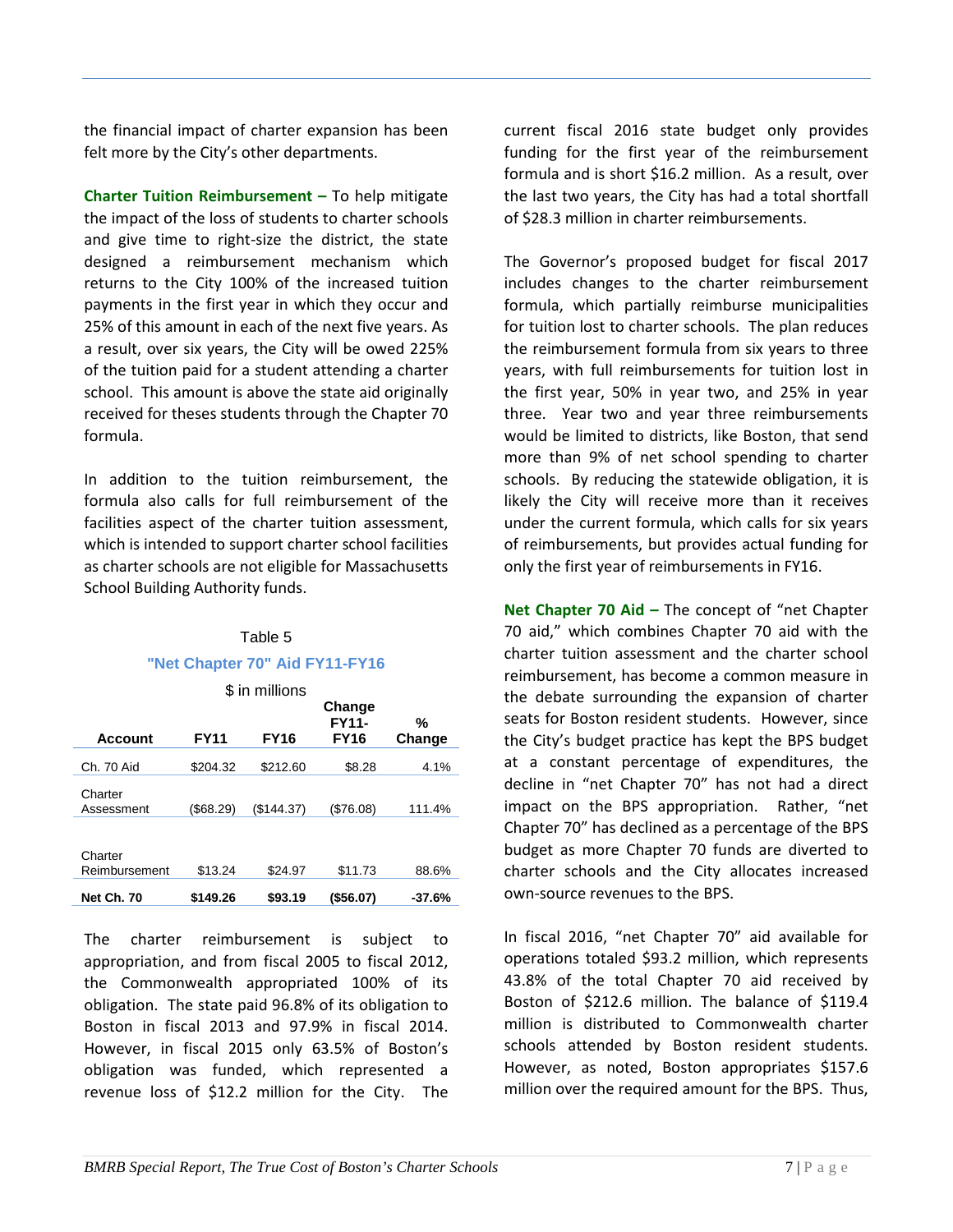



even though over the past five years, "net Chapter 70 aid" has decreased by \$56.1 million or 37.6%, as charter expansion has increased the charter tuition assessment, the City's greater use of its own-source available revenues has enabled School Department spending to increase by 23.4%.

Declining "net Chapter 70 aid" has led to criticisms that charter schools are "taking away" Chapter 70 aid from the BPS system. However, this argument is flawed in two ways. First it fails to recognize how the City's budget practice has held the BPS budget relatively harmless from the growing charter tuition assessment. Second, the very concept of "net Chapter 70" fails to recognize that the purpose of Chapter 70 aid is to ensure adequate spending on the entire foundation enrollment, giving the Boston Public Schools no greater claim to Chapter 70 funds than Commonwealth charter schools. The charter tuition assessment is spent on Boston resident students for whom the City has an obligation to provide an adequate education, whether through the BPS or a Commonwealth charter school.

# **Share of Total Educational Spending**

When considered in the context of total educational spending on students for whom Boston retains financial responsibility (BPS and charter students),

enrollment has increased by 3,644 students, or 5.9%, while education spending has increased by \$268.5 million, or 30.2%, as both the BPS appropriation and charter assessment have grown. Due to the mechanism for funding charter schools, these institutions will inherently receive a much higher percentage of state revenues than their percentage of the foundation enrollment in Boston. However, the true question of equity is not defined by which system receives more state revenue, but rather if they receive a proportional share of all public education spending.

#### Table 6 **Total Education Spending FY11-FY16**

|                | .                         |                              |
|----------------|---------------------------|------------------------------|
| Fiscal<br>Year | BPS % Total<br>Enrollment | BPS % Total<br>Ed Spending * |
| <b>FY11</b>    | 91.5%                     | 91.7%                        |
| FY12           | 90.8%                     | 91.1%                        |
| FY13           | 89.6%                     | 90.0%                        |
| <b>FY14</b>    | 88.3%                     | 88.4%                        |
| FY15           | 87.2%                     | 87.5%                        |
| FY16           | 86.0%                     | 86.4%                        |

\* Net Transportation Costs, SPED and School Choice Assessments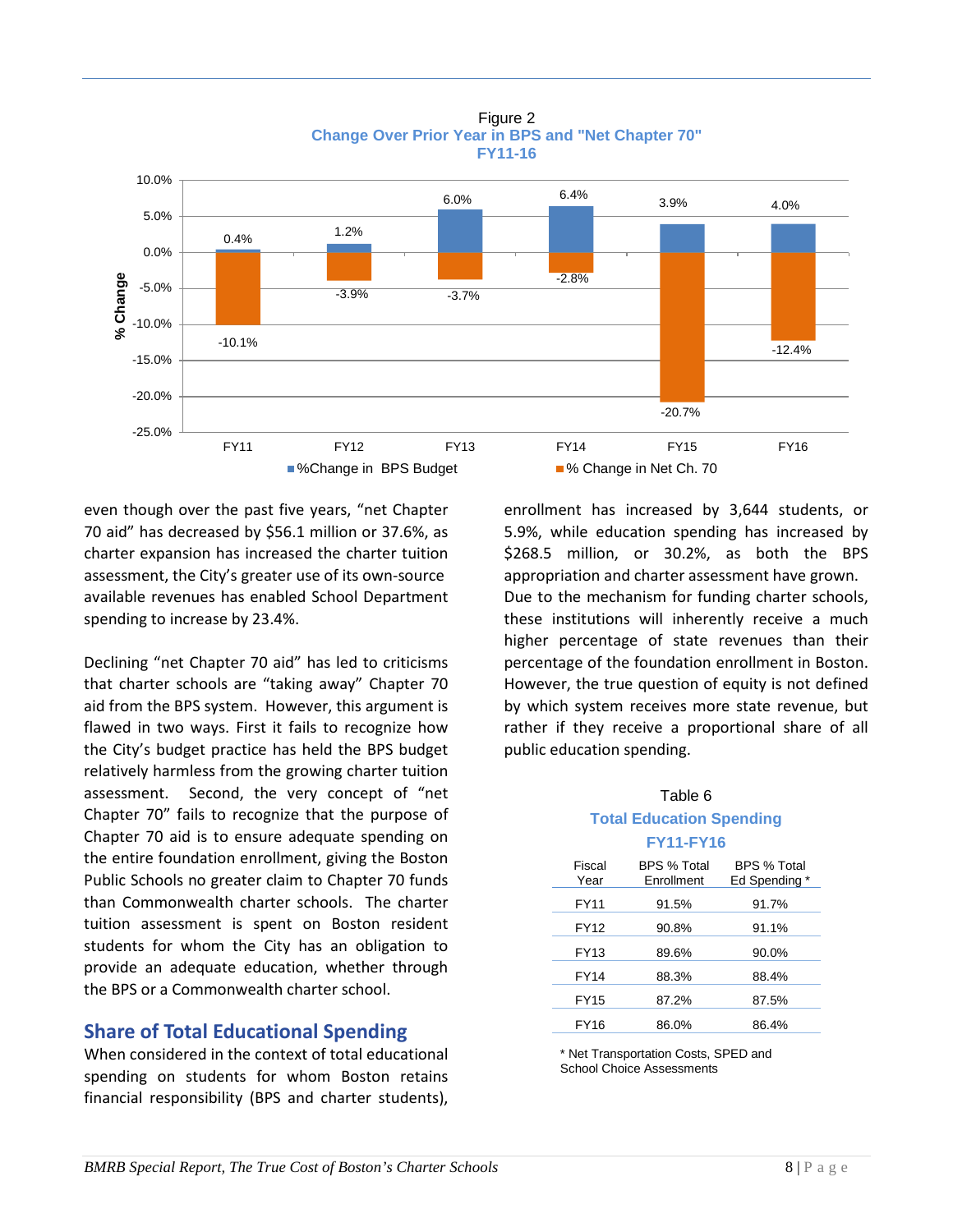

**Figure 3 BPS and Charter General Fund Cost per Student\***

\* Net Transportation costs

As seen in table 6, when transportation is factored out of school spending (as it is expended by the BPS on BPS schools, charter schools and private schools) the BPS's share of total public spending on education closely aligns with its share of Boston students in public schools, with the BPS serving 86.0% of public school students and receiving 86.4% of public education spending in fiscal 2016.

# **Spending Per Student**

As BPS schools and Commonwealth charter schools are both publically financed education, the question arises as to which institution is spending more public dollars, whether state dollars or city ownsource revenue, on the education of Boston resident students. The BPS has consistently spent more money per pupil than Boston's charter schools, even as the charter tuition assessment grows. As seen in Figure 3, when transportation costs are factored out of the BPS budget, the average BPS expenditure per student is \$561 more than for charter schools in the current school year. To a degree, this gap in spending should be expected as BPS schools serve a high number of English Language Learners and students with severe special needs, which increases the average expenditure per student.

# **Indirect Financial Impacts on BPS**

To date, the growth of Commonwealth charter schools has not had a direct effect on the level of funding received by Boston Public Schools. However, there are two indirect cost factors: 1) the excess capacity cost associated with students attending charter schools over BPS schools; and 2) the transportation cost per pupil.

**Excess Capacity/Facilities Issues –** Spreading limited resources to classrooms not supported by adequate enrollment contributes to the annual budget strain facing the School Department. With BPS schools funded based on the weighted cost of the programmatic needs of each assigned student, class size must equal 87% of the class size maximum to support the cost of the teacher or the teacher and the paraprofessional where required. In the SY15-16 budget, 50% of BPS K-5 classrooms did not meet the 87% funding threshold, requiring the schools to transfer funds from their non-personnel budget accounts or non-instructional personnel accounts to support classroom expenses.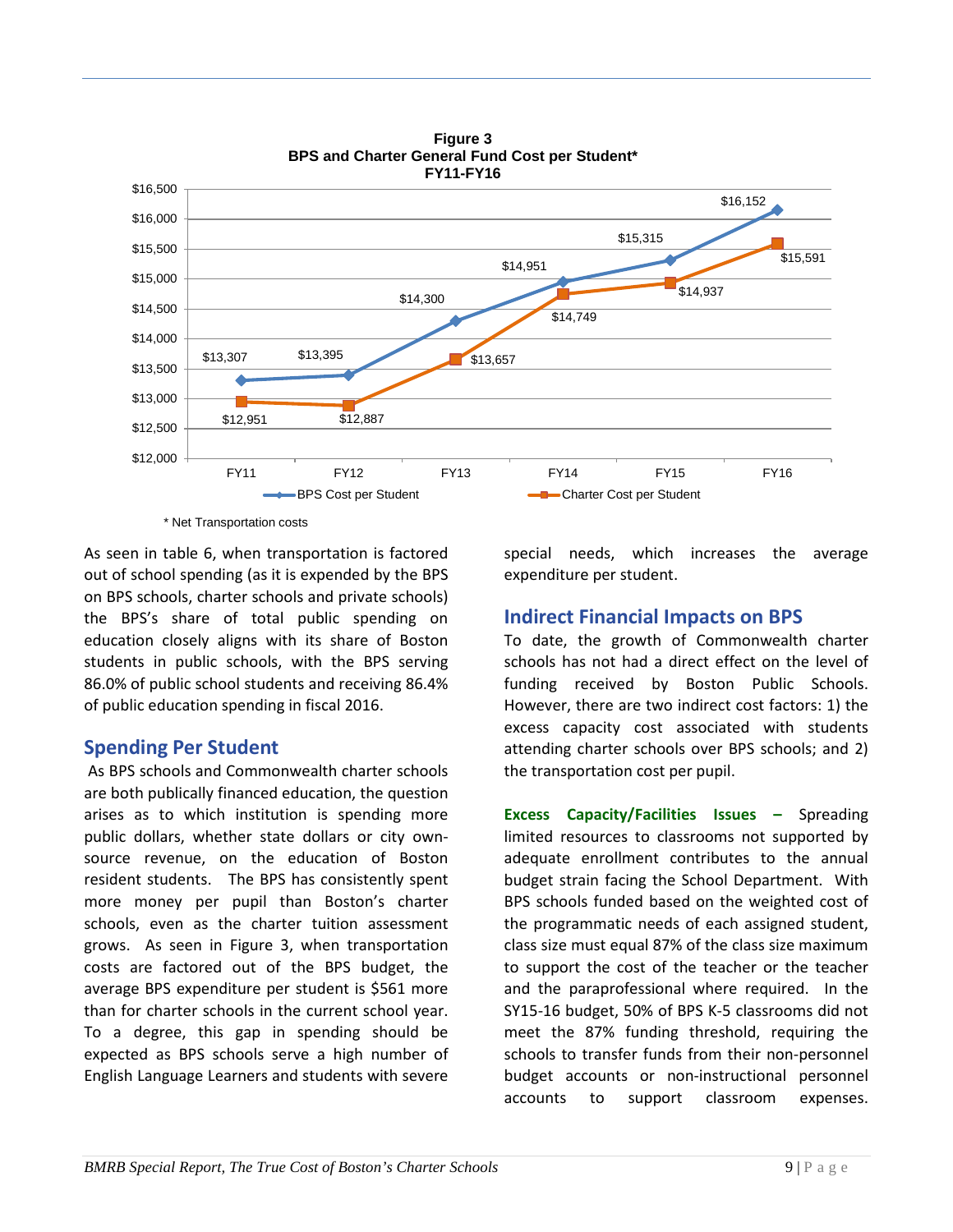Alternatively, if funds cannot be transferred between accounts, the District must subsidize the school in order to maintain minimum staffing levels that ensure compliance with the BTU contract. The cost of excess capacity is unsustainable in the longterm.

In a 2015 [Special Report,](http://bmrb.org/wp-content/uploads/2015/05/SR15-2BPS.pdf) the Research Bureau conservatively estimated that excess capacity cost the district at least \$21.5 million in fiscal 2015. At the time, the BPS reported programmatic excess capacity of 4,100 seats. Under the BPS' weighted student funding model, the lowest cost for an individual seat is \$5,237 for a regular education third grade student. This figure was used to estimate the minimum cost of excess capacity at \$21.5 million. However, the true costs would be even higher considering that some empty seats are in classrooms that require more spending per student than third grade.

Upon taking office, the Walsh Administration commissioned McKinsey & Co. to perform an [audit](http://www.bostonpublicschools.org/site/default.aspx?PageType=3&DomainID=4&ModuleInstanceID=14&ViewID=047E6BE3-6D87-4130-8424-D8E4E9ED6C2A&RenderLoc=0&FlexDataID=9229&PageID=1) of the BPS, which also looked at excess capacity across the district. Unlike the 2015 BPS analysis that looked at programmatic excess capacity, meaning the number of empty seats in relation to BPS offering, the McKinsey & Co. audit looked at the physical excess capacity of the district. The audit found that the BPS has roughly 93,000 seats in the district, far more than the enrollment of 56,650. This is a result of more than half of BPS schools being under two-thirds utilized.

As a result, the BPS student per teacher average of 11.6 students is significantly below the peer average of 16.3 students. McKinsey & Co. estimated that if the BPS were to increase the student per teacher average to the peer average, it could result in a reduction in the teaching workforce of roughly 1,300 teachers, resulting in savings of between \$90 million and \$110 million. School officials have disputed McKinsey & Co.'s potential saving estimate as overly optimistic.

Excess capacity will be a continuing issue in the upcoming fiscal year, with no effort underway to close schools during fiscal 2017. However, work underway on the Facilities Master Plan seeks to create a comprehensive plan to effectively consolidate schools and programs in order to maximize the use of district resources.

**Transportation Costs –** General Fund BPS transportation costs grew from \$62.0 million in fiscal 2011 to \$98.5 million in fiscal 2016. This increase of \$35.6 million or 56.5% is due both to the increase in the total number of bus assignments and a new transportation contract. The BPS owns a fleet of more than 700 school buses that are operated by an independent vendor, Transdev (formerly Veolia Transportation), which is under contract through fiscal 2018. The City's contract with Transdev is for management services, which include the hiring and supervision of bus drivers. Expenses beyond the management contract are the responsibility of the City and include funding any salary and benefit increases awarded to the bus drivers through collective bargaining.

#### Table 7 **Transportation Service Fiscal 2016**

| 1 19941 LV IV |                   |       |           |                      |
|---------------|-------------------|-------|-----------|----------------------|
| Type          |                   | Sites | Students* | % of<br><b>Total</b> |
| BPS           |                   | 132   | 37,021    | 80.3%                |
| Charter       |                   | 29    | 7,249     | 15.7%                |
| Private SPED  |                   | 57    | 162       | 0.4%                 |
|               | Private/Parochial | 42    | 1,665     | 3.6%                 |
| Total         |                   | 260   | 46,097    | 100.0%               |

\* Receiving either yellow bus service or MBTA pass

The City is responsible for the transportation costs of all Boston resident students, including those who attend charter, private and parochial schools. Transportation services are only provided to students who live more than a mile from their elementary school, more than a mile and a half from their middle school, or more than two miles from their high school. This means the BPS must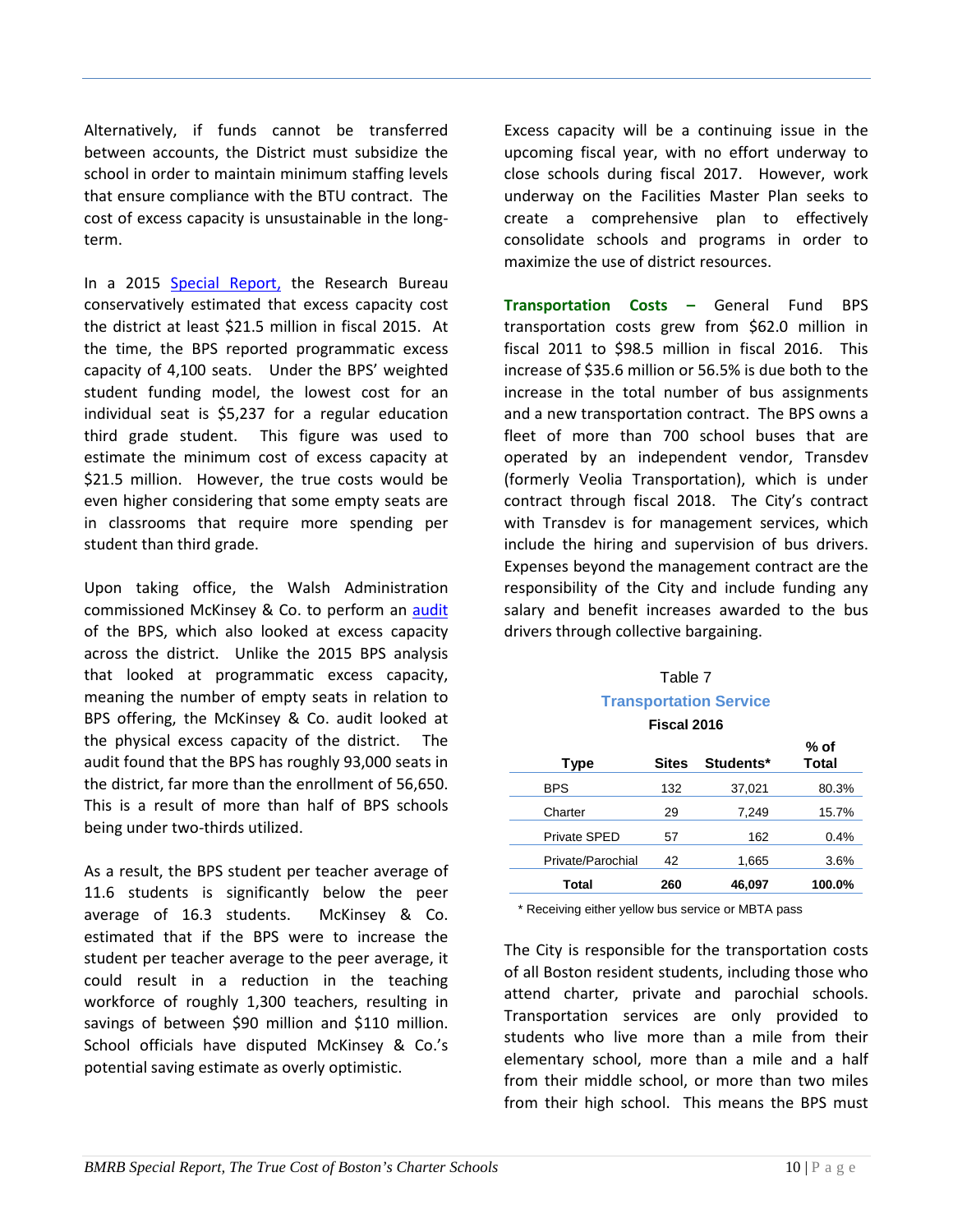provide transportation to 46,097 students who attend 260 schools both inside and outside the City. This year 19,848 regular education students received transportation through an MBTA pass, leaving 29,265 students who received bus service to 227 schools.

In the current school year, the BPS provides transportation to 29 charter schools that serve 7,249 charter students. These 7,249 students represent 15.7% of students being provided transportation. However, the BPS spends \$12.0 million, or 11% of the total transportation budget transporting these students. The vast majority of this cost goes to bus transportation for 4,794 charter students, while the remaining students receive MBTA passes. Charter schools do bring an added challenge to transportation planning, as all charter schools are city-wide and therefore can require longer bus routes than the BPS neighborhood based schools.

# Table 8 **Charter Transportation Spending Fiscal 2016**

| <b>Service</b> | #     | <b>Budget</b> | $%$ of<br><b>Budget</b> |
|----------------|-------|---------------|-------------------------|
| <b>Bus</b>     | 4.794 | \$11,569,283  | 10.6%                   |
| <b>MBTA</b>    | 2.455 | 451,787       | 0.4%                    |
| Total          | 7,249 | \$12,021,070  | 11.0%                   |

While charter transportation cost the BPS \$12.0 million in fiscal 2016, this cost would also be incurred if a student attended a BPS school or a private/parochial school. As the City is responsible for all transportation, the true challenge of the expansion of charter seats is the need to maximize efficiencies in the transportation of all Boston resident students.

# **Other Cost Drivers for the BPS**

As the Research Bureau explained in its 2015 [Special Report,](http://bmrb.org/wp-content/uploads/2015/05/SR15-2BPS.pdf) the Boston School Department faces annual budgetary challenges. However, these

challenges are not the result of a shortage in revenue, as the BPS appropriation has grown faster than other departments. Rather expenditures are growing more rapidly than the increasing BPS appropriation.

The increases in the cost of existing services are due to a number of factors, most importantly increases in personnel costs as a result of salary increases granted through collective bargaining and employee growth. In fiscal 2016 employee costs represent 76.5% of the BPS General Fund budget. In preparing the fiscal 2016 budget, level service was projected to cost \$58 million, which outpaced the appropriation increase of \$38.6 million.

- **Collective Bargaining Awards –** In October of 2012, the School Committee settled a contract agreement with the Boston Teachers Union that included the standard civilian contract salary increase of 12.6% from fiscal 2011 through fiscal 2016. With other factors, the total contract was estimated to cost \$156.3 million over six years, of which \$136.5 million was allocated for salaries.
- **Step Increases –** In addition to the salary increases, employees not at the maximum salary level also receive step increases each year on the anniversary of their start date. These increases are automatic regardless of employee performance, yet they add significantly to yearly personnel costs. The BPS fiscal 2016 budget included \$12.2 million for step increases.
- **Personnel Levels –** In the three years from January 2012 to January 2015, total city-funded employee levels increased by 943 employees or 5.8%. The School Department added 737 employees or 9.1%. This growth in School Department personnel represented 78.1% of all employee growth in this period, despite the School Department representing only 51.4% of the city-funded workforce as of January 2015.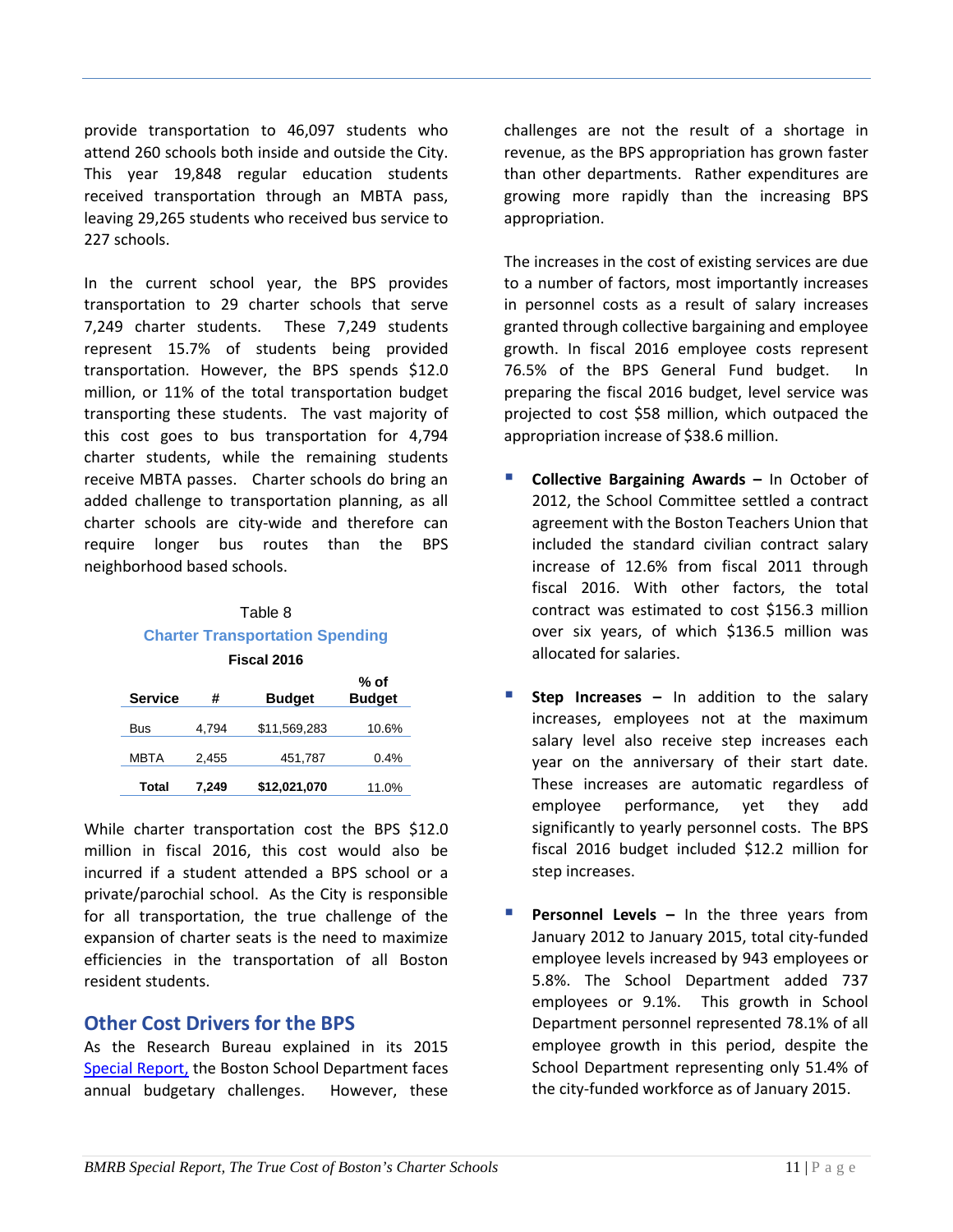# **Impact of Proposed Expansion**

Further increases in BPS spending or efforts underway in the courts, in the legislature, and through the ballot will result in an increase in the number of charter school seats in Boston. As "net Chapter 70" revenue currently represents 43.8% of total Chapter 70 aid, substantially lifting or eliminating the charter cap would result in a scenario in which a larger share of, or potentially all of, Boston's Chapter 70 aid is directed to Commonwealth charter schools. Chapter 70 aid to Boston is not intended to support Boston Public Schools, but rather to contribute a share of total education costs to educate all Boston resident students. Therefore, Boston will continue to meets its required levels of education spending even if all Chapter 70 is diverted to charter schools.

However, continued growth in the charter tuition assessment as a result of an increase in the charter cap would likely result in the City reconsidering its practice of appropriating 35% of General Fund expenditures to the Boston Public Schools. Any reduction in the BPS's share of General Fund appropriations would put more pressure on the Department to restructure its budget. More charter seats would further reduce BPS enrollment and demand that the BPS eliminates excess capacity through the consolidation of classrooms and the closing of schools. This structural challenge will be more of a problem for the BPS than the reduction of available state aid.

# **Conclusion**

In 1993, the Commonwealth approved legislation to reform education that has been largely a success, introducing the foundation budget to ensure adequate education across districts and the MCAS assessment to ensure that all students were receiving comparable education. The law also introduced Commonwealth charter schools, which expanded parental choice while serving as a test place for new educational practices that could be shared with in-district schools. The expansion of charter seats that has followed has been a highly

contested issue, which has pitted supporters of charter schools against supporters of in-district systems. While the growth in charter schools does have a direct correlation to appropriations to the indistrict system in some districts, this has not been the case in Boston. The City has continued to support the BPS despite growing charter school assessments. The true cost of charter expansion has not been a matter of revenue, but rather the struggle of eliminating excess capacity and rightsizing an urban school district.

As the Commonwealth once again debates increasing the number of charter seats allowed for Boston students, this charter funding dynamic could change. The City may not be able to afford to continue to allocate roughly 35% of General Fund expenditures to the BPS system if the charter assessment continues to grow significantly. The BPS must be prepared to adapt by addressing the hard decisions of excess capacity, school closings, and personnel levels in order to manage spending growth.

# **Recommendations**

*The BPS must tackle the cost of excess capacity in order to eliminate the structural challenge to its annual budget -* In order to maximize the use of city resources and to provide a high quality education for every Boston resident student, the BPS must address the ongoing structural issues facing the system. Even without a potential increase in the charter cap in coming years, the BPS cannot avoid addressing its excess capacity problem and closing schools starting in SY2017-2018. The BPS' fiscal 2017 planning does not consider any school closings for the next school year.

The School Department is now in the process of preparing a ten-year master school facilities plan that is expected to be completed in the first quarter of 2017. The firm of Symmes, Maini & McKee Associates has been selected to develop a strategic framework for facilities investment including school closings, which will provide a helpful guide for